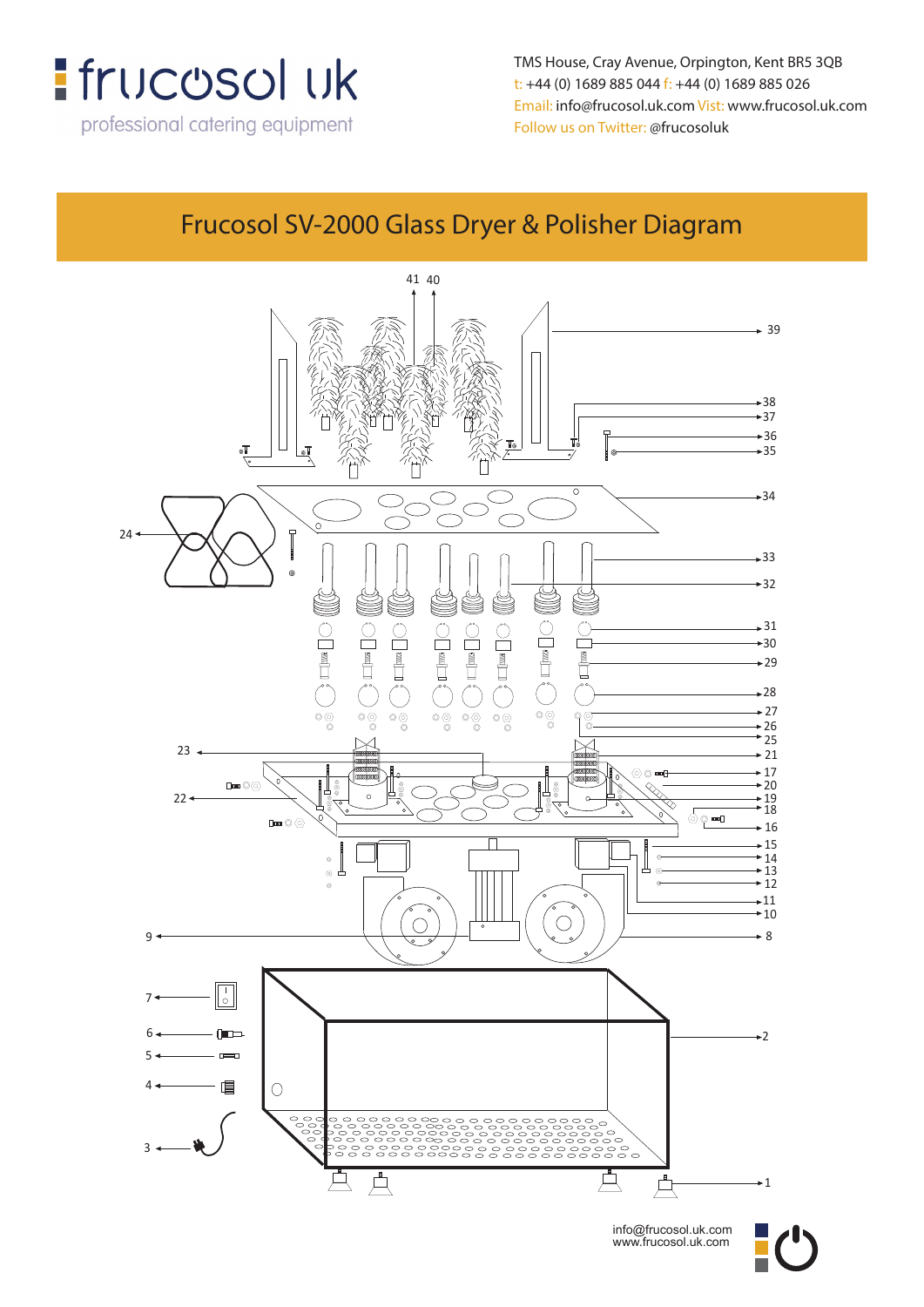# **:** frucosol uk

professional catering equipment

TMS House, Cray Avenue, Orpington, Kent BR5 3QB t: +44 (0) 1689 885 044 f: +44 (0) 1689 885 026 Email: info@frucosol.uk.com Vist: www.frucosol.uk.com Follow us on Twitter: @frucosoluk

#### Frucosol SV-2000 Cutlery Dryer & Polisher Diagram

| <b>REF</b> | <b>NO</b>      | Frucosol SV-2000 Cutlery Dryer & Polisher | Price      |
|------------|----------------|-------------------------------------------|------------|
| sv2000-001 | $\mathbf{1}$   | Rubber foot                               | £13.20     |
| sv2000-002 | $\overline{2}$ | Lower cover                               | <b>POA</b> |
| sv2000-003 | 3              | Network cable                             | £26.40     |
| sv2000-004 | 4              | Network cable cover                       | £13.20     |
| sv2000-005 | 5              | Fuse                                      | £1.20      |
| sv2000-006 | 6              | Fuse holder                               | £6.60      |
| sv2000-007 | 7              | Switch                                    | £8.80      |
| sv2000-008 | 8              | Fan                                       | £132.00    |
| sv2000-009 | 9              | Motor                                     | £480.00    |
| sv2000-010 | 10             | Motor capacitor                           | £44.00     |
| sv2000-011 | 11             | Fan capacitor                             | £44.00     |
| sv2000-012 | 12             | Grower washer M4                          | £1.40      |
| sv2000-013 | 13             | Nut M4                                    | £1.40      |
| sv2000-014 | 14             | Washer M4                                 | £1.20      |
| sv2000-015 | 15             | Screw M4*25                               | £1.20      |
| sv2000-016 | 16             | Washer M5                                 | £1.20      |
| sv2000-017 | 17             | Screw M5*10                               | £1.20      |
| sv2000-018 | 18             | Nut M5                                    | £1.40      |
| sv2000-019 | 19             | Heating element cover                     | £35.20     |
| sv2000-020 | 20             | Junction box                              | <b>POA</b> |
| sv2000-021 | 21             | Heating element                           | £144.00    |
| sv2000-022 | 22             | Lower cover lid                           | POA        |
| sv2000-023 | 23             | Single channel pulley                     | £39.60     |
| sv2000-024 | 24             | Dragging belt                             | £105.60    |
| sv2000-025 | 25             | Washer M10                                | £1.20      |
| sv2000-026 | 26             | Grower washer M10                         | £1.40      |
| sv2000-027 | 27             | Nut M10                                   | £1.40      |
| sv2000-028 | 28             | Clip B                                    | £6.60      |
| sv2000-029 | 29             | Coiled rivet                              | £39.60     |
| sv2000-030 | 30             | Bearing                                   | £30.80     |
| sv2000-031 | 31             | Clip A                                    | £6.60      |
| sv2000-032 | 32             | Double channel pulley A                   | £52.80     |
| sv2000-033 | 33             | Double channel pulley B                   | £52.80     |
| sv2000-034 | 34             | Upper lid                                 | POA        |
| sv2000-035 | 35             | Washer M4                                 | £1.20      |
| sv2000-036 | 36             | Screw M4*40                               | £1.20      |
| sv2000-037 | 37             | Washer M4                                 | £1.20      |
| sv2000-038 | 38             | Screw M4*10                               | £1.20      |
| sv2000-039 | 39             | Air tube                                  | POA        |
| sv2000-040 | 40             | Brush A                                   | £48.40     |

Prices Plus VAT & Delivery